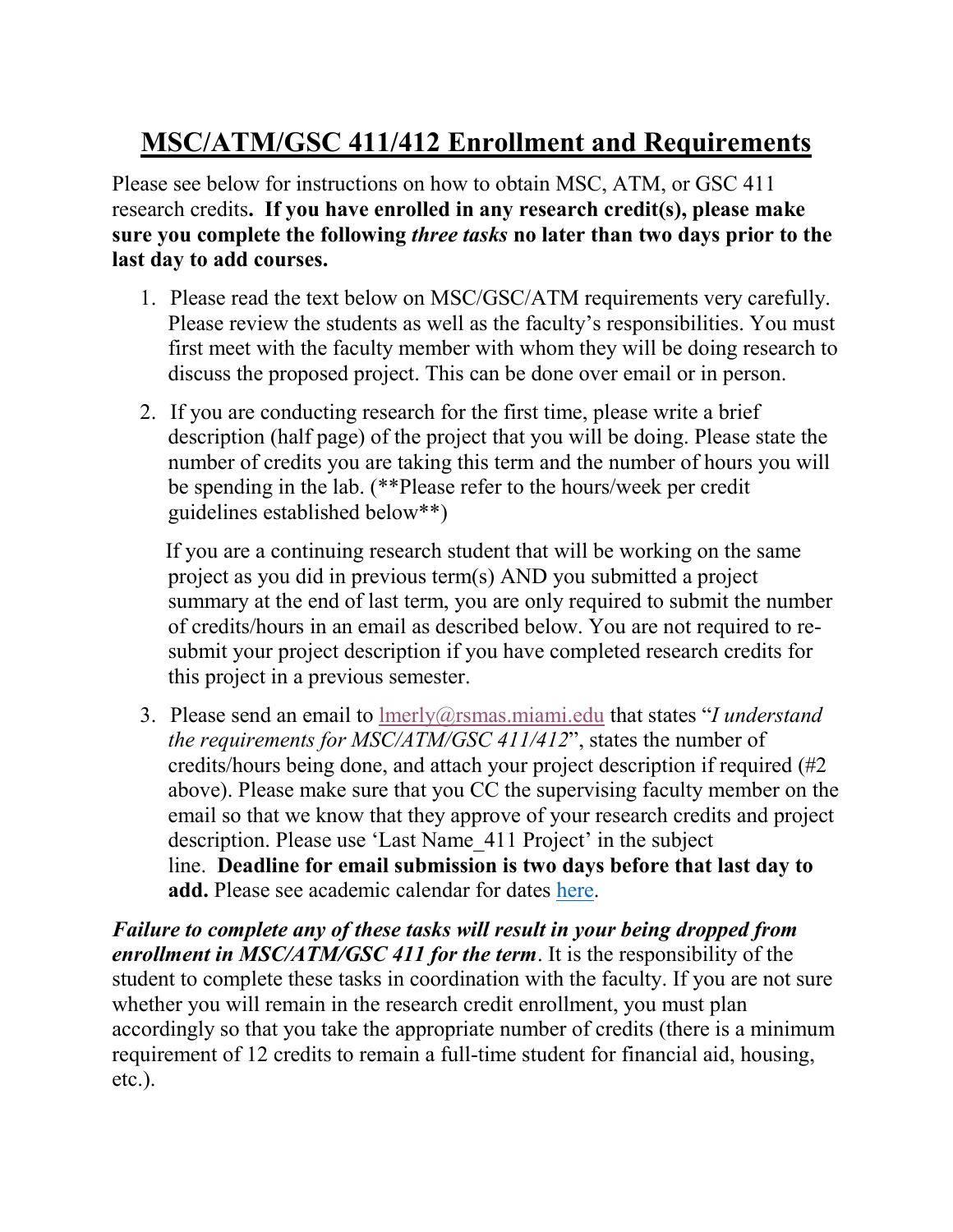## **MSC/GSC/ATM Research Requirements**

## **MSC/GSC/ATM 411: Individual, independent research with faculty supervision. Requires the submission of a written research summary report at the end of the term to be graded by faculty supervisor and approved by undergraduate research committee. (1-3 credit offering)**

- 1. Student and faculty member will meet and discuss the nature of the project.
- 2. **A brief description (half-page) of the project must be submitted no later than two days prior to the last day to add a course.** Faculty must be cc'd on the email indicating their approval of the project as described.
- 3. Students should enroll in 411 credits (graded as Satisfactory/Unsatisfactory). Students may enroll in 411 up to 6 times with their academic advisor's permission. **A maximum of 3 credits of MSC/GSC/ATM 411 can count toward degree requirements** (they can count as one MSC elective).
- 4. Students should meet at least once during the semester with their faculty supervisor to discuss their activity/progress.
- 5. **Each credit of 411 corresponds to a minimum of 3 hours/week spent engaged in research activity** throughout the semester. Please make sure you are enrolled in the appropriate number of credits for the hours you plan to spend on the project this semester.
- 6. Email submission is to be reviewed by faculty member. The office will assume that the student's project description and number of credits are approved unless the faculty member indicates otherwise.
- 7. Students are required to submit a written 1-2 page research summary of the work they conducted to their faculty supervisor during the last week of classes for EACH semester they are enrolled in 411 credit(s). The report is to be graded by the faculty supervisor, signed as approved, and submitted to the undergraduate research committee via email [\(lmerly@rsmas.miami.edu\)](mailto:lmerly@rsmas.miami.edu). At the end of the semester, the supervising faculty member is responsible for submitting a gr ade of **Satisfactory/Unsatisfactory**.
- 8. Registration for additional credits in MSC/GSC/ATM 411 or 412 will be contingent on completing these requirements each semester. Faculty supervisors MUST comply with requirements to be eligible to continue offering undergraduate research credits.
- 9. For Departmental Honors, three (3) credits in 411 (or, if you are a Marine Biology and Ecology major, your equivalent research experience may be approved by the MBE program director) and one (1) credit of 412 are required, students must maintain a gpa of 3.5 or higher, students must write a senior thesis approved by a research committee of at least three